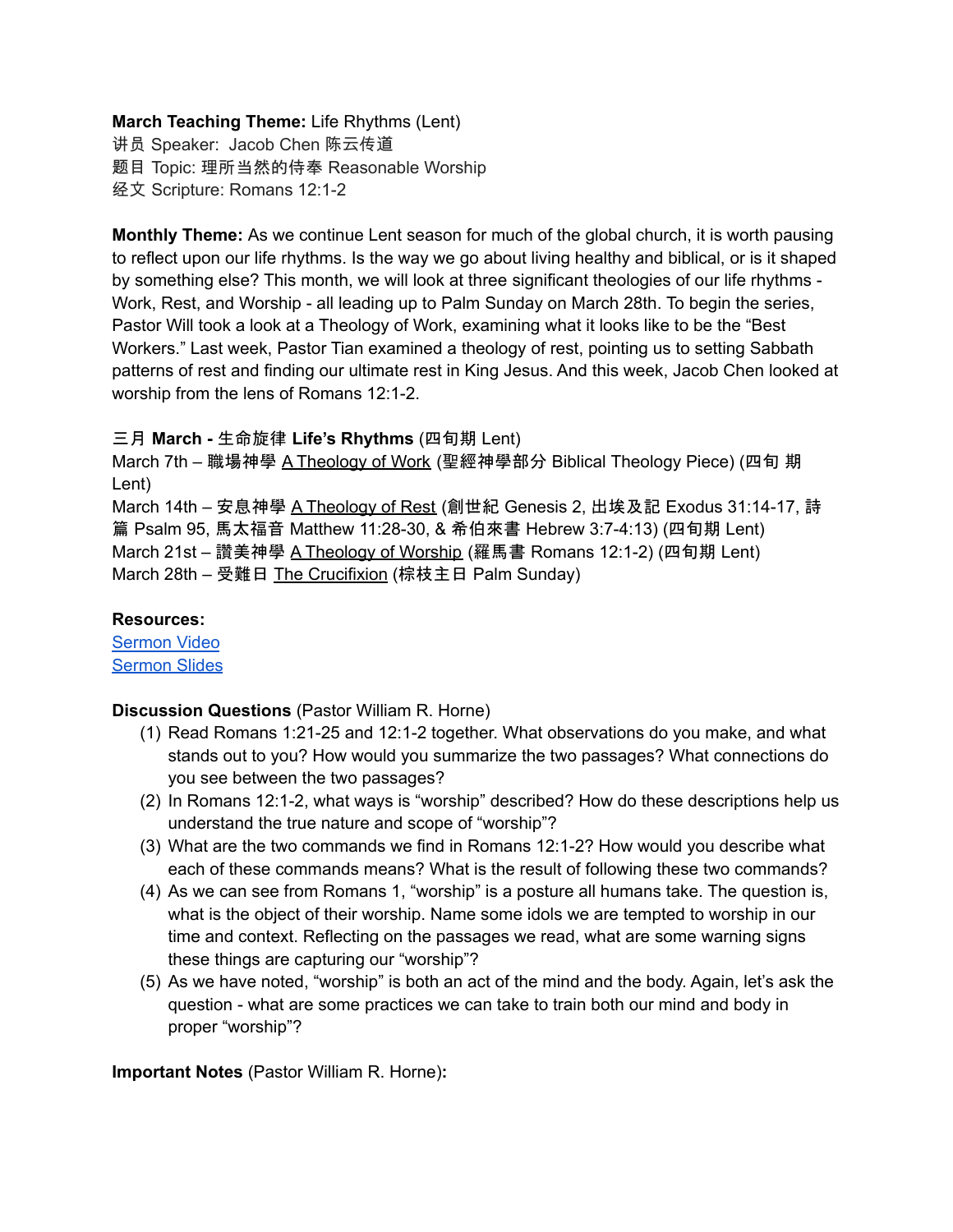Notes on Q1: In Romans 1, we see the downward spiral of false and foolish worship, corrupted minds under the power of sin **"they worshipped and served the creature rather than the Creator."** In Romans 12, we encounter the reversal of Romans 1 under the freedom and empowerment of the Gospel. The appropriate response to God's grace is this embodied worship and renewal of the mind.

- Note: I believe the best translation of "spiritual worship" (ESV) (*logikos latreia)* is "true worship." The sense of spirituality doesn't capture the depth of what is being said and tempts us to segment "worship" to some spiritual plane instead of an all-encompassing life plane.

#### Notes on Q2:

**"Living Sacrifice"** - the most obvious sense of this metaphor is a connection to the sacrificial system we see in the Old Testament. Still, now the "sacrifice" doesn't die and become consumed by fire but continues living. Followers of Jesus are "living sacrifices" in the sense that they have "been crucified with Christ" and "live as slaves of righteousness," leading to holiness (Romans 6). Giving our allegiance to King Jesus and living a life of rightly directed worship are described as being a "living sacrifice."

**"Holy"** - in its simplest sense designates something as "set apart" and dedicated to God as opposed to something common or profane. The Christian's life is "Holy" in the sense that their whole life is devoted to God, allegiant to King Jesus, and through the work of the Holy Spirit, we are becoming more like Jesus.

**"Pleasing to God"** - the results of this "living sacrifice" is divine favor and satisfaction for God. (Same phrase used in Phil 4:18). To "be holy" is pleasing to God.

**"Offering your** *bodies***"** - worship is intimately tied with how we "use our bodies," thus our physical actions.

**"Renewing your** *mind***"** - worship is also intimately tied with how we "use our minds," thus our thought life.

"We experience God's mercy as a power that exerts a total and all-encompassing claim upon us: grace now "reigns" over us (5:21). It is therefore entirely fitting that our response is to be one that is equally total and all-encompassing: the presentation of our entire persons as a sacrifice to God. " (NICNT Moo) We see this all-encompassing idea capture in worship both being **"of the body"** and a **"renewed mind."** *Thus, the Christian life is not just inner attitudes, right doctrinal thought, or right outward expression in acts of love and justice, but it is encompassed* in all of them as inseparable acts of worship - the way we think and the way we act (All of Life). *"Dualism" between the body, the mind, and the spirit (or soul) does not exist in Christian thought (even though we have often made that mistake), but we are holistic beings.*

Notes on Q3: First, **"Do not be conformed"** - do not allow yourselves to become like your surroundings (anti-Kingdom ways) Second, **"be transformed"** - a total renovation of a person at the deepest level of his or her desires, intellect, and will. This process is what we call the process of 'sanctification' - that we seek to look like Jesus by submitting to the work of the Spirit. "**Then** you will be able to test and approve what God's will is—his good, pleasing and perfect will" (v. 2b). A renewed mind can recognize and appreciate that which belongs to God. The mind renewed by the Spirit can discern the good, the pleasing, and God's perfect purposes to align